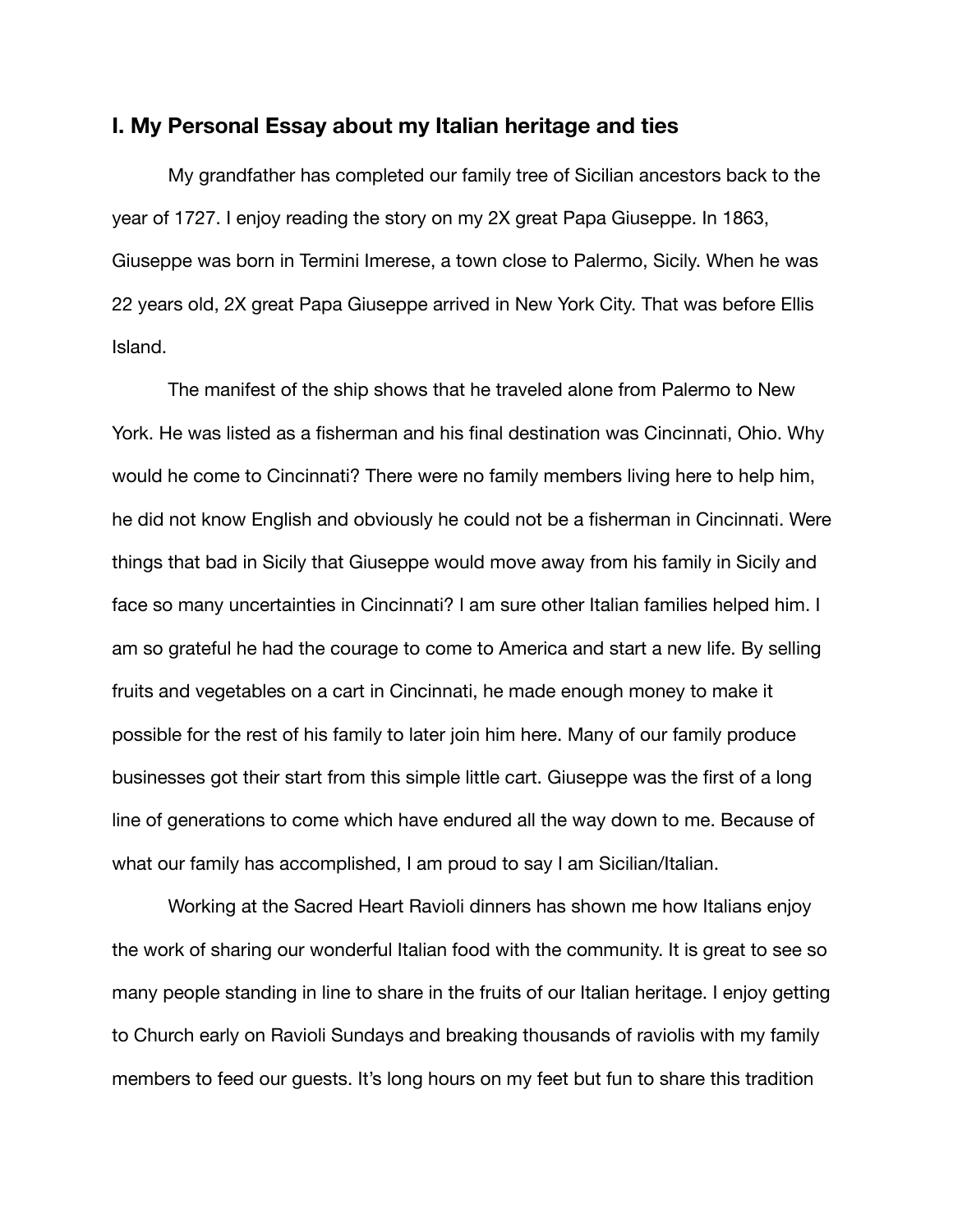with my family. At the end of the day we all get to sit down together and enjoy the best meal I know of - raviolis and meatballs. I thank you Great Papa Giuseppe for teaching me perseverance, not being afraid of a challenge and the strength of family love and support.

## **II. Academic Achievements and Community Service**

I am currently a Junior at Mercy McAuley High School and have achieved First Honors all four quarters my Freshman year 2019-2020 and all four quarters my Sophomore year 2020-2021 while taking Honors Level classes. Based on my academics I was selected a member of Mercy McAuley's Women Lead Business Group. Being in this group includes attending seminars, meeting with professional business people, hands-on training sessions and workshops. I have also been a member of the Varsity volleyball team my Freshman, Sophomore & current Junior year and have been ranked "Top 50 Libero/Defensive player in the country by Prep Volleyball, 2021". Verbally i have committed to play volleyball at The University of Louisville but will cover my expenses of attending. Volunteering at St. Antonius festival is also a fun thing for me to do.

## **III. My current and future goals as a student and after academics**

I have verbally committed to play volleyball at The University of Louisville. I will pay for my college expenses. I will apply to get into their business school and strive to maintain a high-level GPA, similar to my high school GPA at 3.90% or higher, all while playing Division 1 volleyball. There is a mandated 3.00% GPA to stay in the business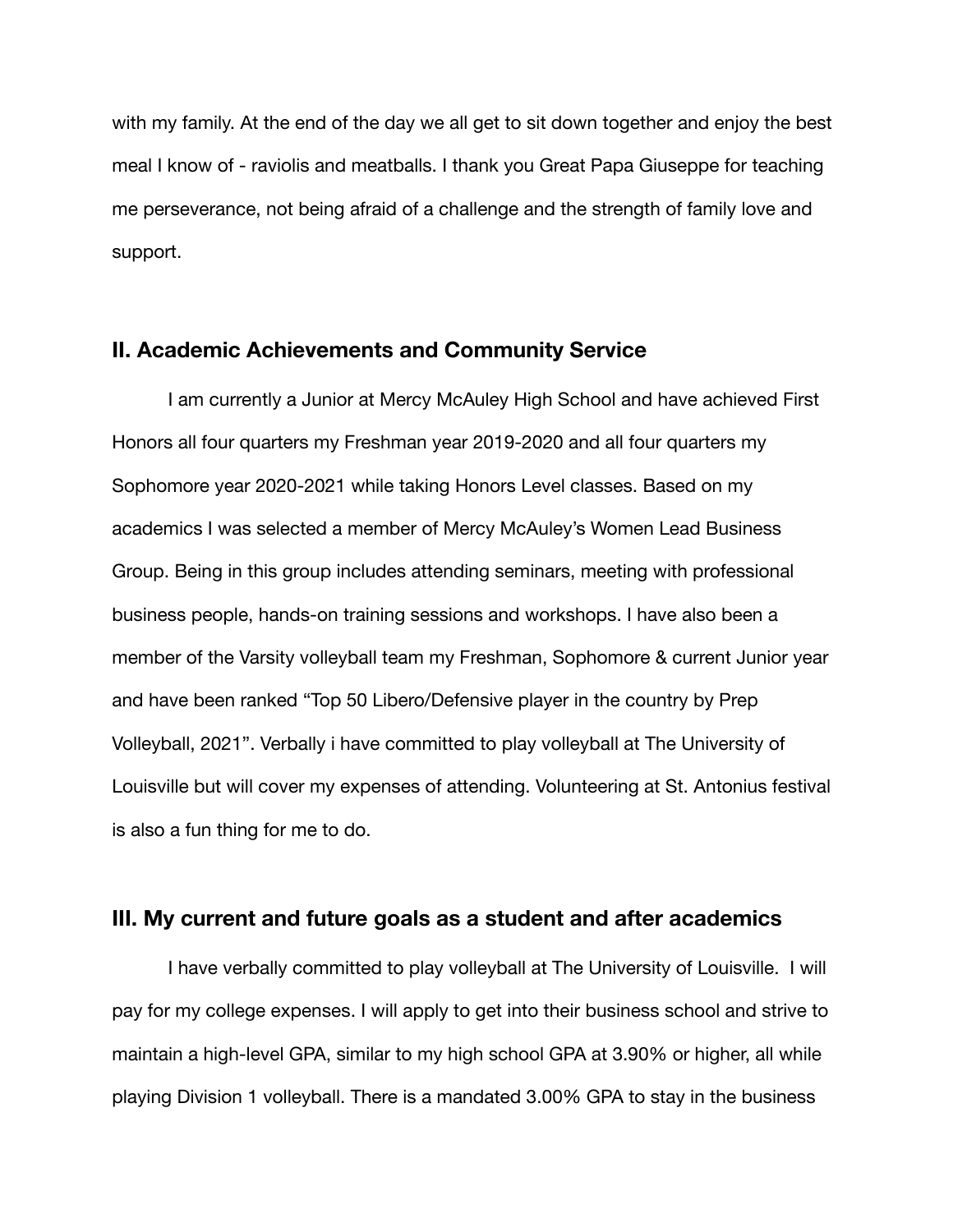school. I hope to study Finance and Marketing. My mother is a financial planner and a great saleswoman. I enjoy listening to her talk about her job and helping clients plan for their retirement and futures. It sounds like a very rewarding career that I want to pursue since I enjoy talking with and helping others.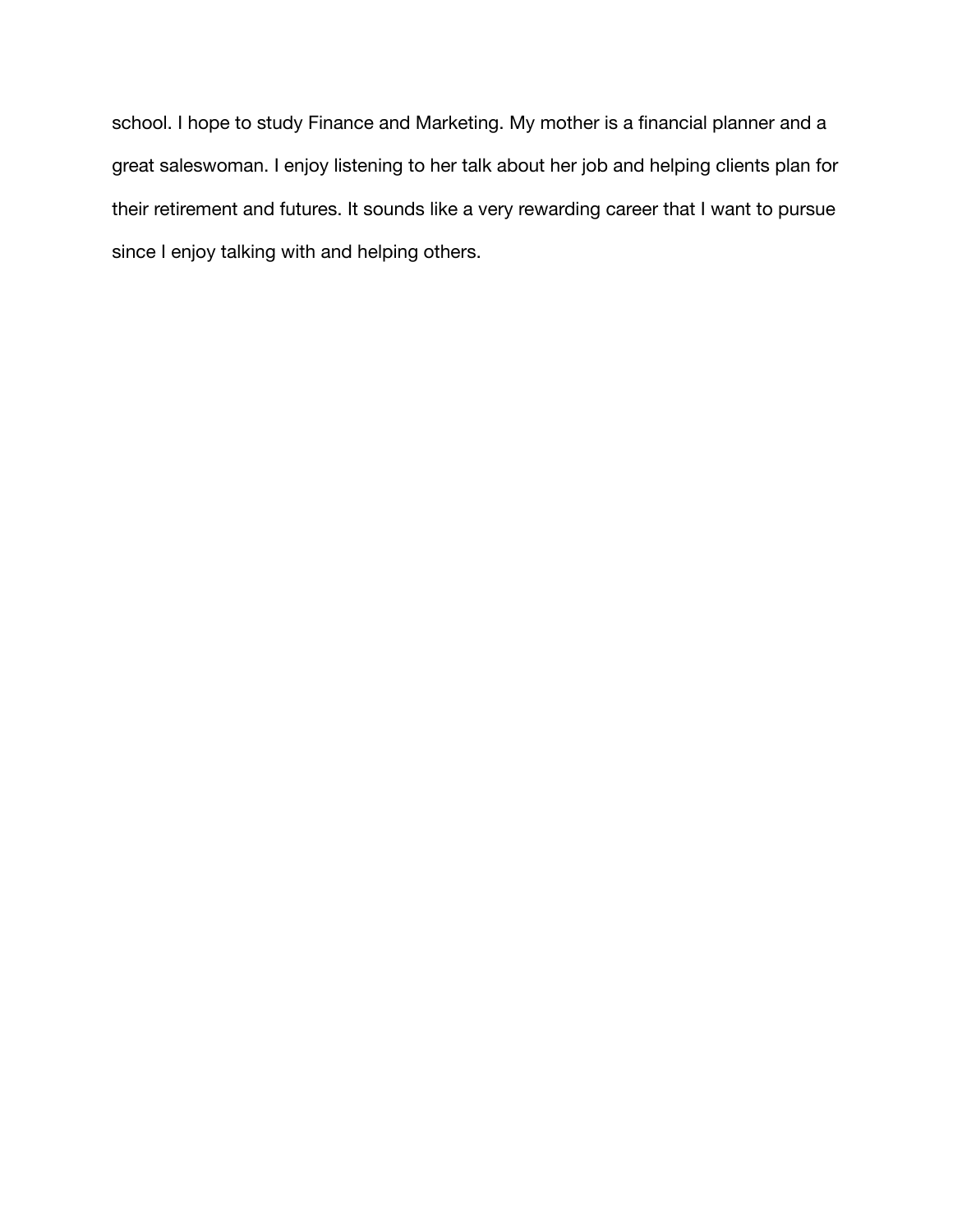## **A first generation Italian who "Made a Difference"**

I decided to write my biography essay on Mr. Lee Iacocca, an American automobile executive. As I researched his life I was surprised to learn he created the minivan which was first called the "Magic Wagon". The minivan is the only family car I have ever known. Can't imagine my life without a minivan carrying my family and friends to countless soccer, basketball and volleyball games. Mr. Lido "Lee" Anthony Iacocca was a very successful business man. He was so grateful to the United States for his success that he was responsible for the 1984 restoration of Ellis Island, New York, where his parents immigrated in 1921.

Lido Iacocca was born on October 15, 1924 in Allentown, Pennsylvania, the son of Nicola Iacooca and Antonietta Perrotta from San Marco del Cavoti, Benevento. He earned a degree from Lehigh University and a Masters of Engineering from Princeton University. He was first hired as an engineer by the Ford Motor Company. His hard work and his ability to create the popular "Mustang" took him to the Presidency of Ford. But he was fired in 1978 from Ford after giving the company 32 years of his life. Within four months of being fired, he was given the chance of saving a failing car company, the Chrysler Corporation. This son of an Italian immigrant believed in his abilities and never gave up. He said one has to "be creative, use unconventional thinking and have the guts to carry it out". In order to save Chrysler he knew he needed a lot of money to fulfill his dream - the minivan. Mr. Iacocca felt deeply about his Italian roots and the importance of keeping family together comfortably in one car. One quote from Mr. Iacocca says it all "the only rock I know that stays steady, the only institution I